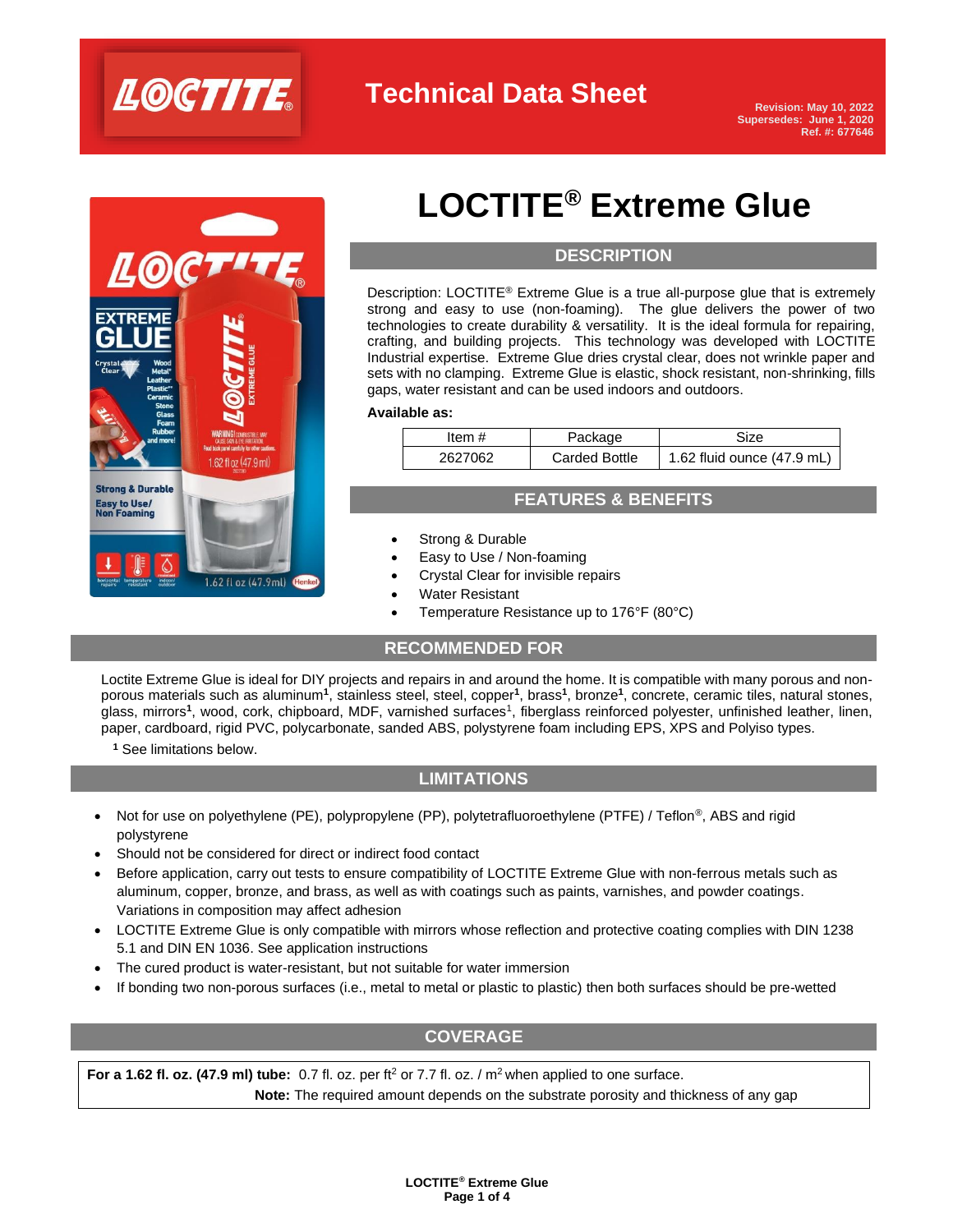

### **TECHNICAL DATA**

| <b>Typical Uncured Physical Properties</b> |                                | <b>Typical Application Properties</b> |                                                                 |  |
|--------------------------------------------|--------------------------------|---------------------------------------|-----------------------------------------------------------------|--|
| Color:                                     | Transparent and colorless      | Application Temperature:              | Apply between 41 $\degree$ F (5 $\degree$ C) to 104 $\degree$ F |  |
| Appearance:                                | Liquid                         |                                       | $(40^{\circ}C)$                                                 |  |
| Base:                                      | Silane moisture-curing polymer | Odor:                                 | Minimal                                                         |  |
| Viscosity:                                 | 8,000 to 20,000 cps            | Open Time:                            | $8 - 15$ minutes*                                               |  |
| Specific Gravity:                          | 1.13                           | <b>Repositioning Time:</b>            | 5 minutes*                                                      |  |
| Flash Point:                               | 66°C (150.8°F)                 | Clamp Time:                           | 30 minutes*                                                     |  |
|                                            |                                |                                       |                                                                 |  |
| <b>VOC Content:</b>                        | CARB<br>5.2% by weight         | Full Cure Time:                       | Approximately 24 hours*                                         |  |
|                                            | <b>SCAQMD</b><br>105 $q/L$     |                                       |                                                                 |  |

**\***Time is dependent upon temperature, humidity, porosity of substrate and amount of adhesive used.

| <b>Typical Cured Performance Properties</b>                                          |                                                      |                         |                                                                                            |
|--------------------------------------------------------------------------------------|------------------------------------------------------|-------------------------|--------------------------------------------------------------------------------------------|
| Color:                                                                               | Clear and colorless                                  | Service Temperature:    | - 40°F (-40°C) to 176°F (80°C)                                                             |
| Shelf Life:                                                                          | 18 months from date of<br>manufacture (unopened)     |                         | <b>Note:</b> Exposure to temperatures above 122°F<br>$(50^{\circ}C)$ will cause yellowing. |
| Lot Code Explanation:                                                                | YDDD XXXX                                            | Cured Form:             | Non-flammable, flexible solid                                                              |
| $Y =$ year of manufacture                                                            |                                                      | <b>Water Resistant:</b> | Yes                                                                                        |
| DDD= Day of manufacture based on 365 days in a year<br>XXXX= batch number (internal) |                                                      | Paintable:              | Yes (see page 3 for details)                                                               |
|                                                                                      | Example: $1020$ 2032 = January 20, 2021 is date made |                         |                                                                                            |

| <b>Tensile Shear Strength:</b> 1-inch overlaps cured for 7 days at $73^{\circ}F$ (23 $^{\circ}C$ ) |              |                              |             |
|----------------------------------------------------------------------------------------------------|--------------|------------------------------|-------------|
| Pine to Pine                                                                                       | 392 psi      | Maple to PVC (hard)          | 281 psi     |
| Maple to Maple                                                                                     | 493 psi      | PVC to PVC (hard)            | 109 psi     |
| Maple to Aluminum                                                                                  | 375 psi      | Maple to Polycarbonate       | 473 psi     |
| Aluminum to Aluminum                                                                               | 243 psi      | Maple to Acrylic (sanded)    | 234 psi     |
| Cold rolled steel to itself                                                                        | 189 psi      | Maple to ABS                 | 119 psi     |
| Maple to Stainless steel                                                                           | 491 psi      | Maple to ABS (sanded)        | 371 psi     |
| Stainless steel to itself                                                                          | 496 psi      | Maple to Fiberglass (sanded) | 450 psi     |
| Canvas to Canvas                                                                                   | 4 lbs./inch  | Felt to Pine                 | 9 lbs./inch |
| Canvas to Pine                                                                                     | 11 lbs./inch | Leather (unfinished) to Pine | 8 lbs./inch |
| Corduroy to Maple                                                                                  | 6 lbs./inch  |                              |             |

| <b>Tensile Shear Strength:</b> 1-inch overlaps cured for 7 days at 73°F (23°C) then 3-hour water immersion |         |                   |         |  |
|------------------------------------------------------------------------------------------------------------|---------|-------------------|---------|--|
| Maple to Maple                                                                                             | 471 psi | Maple to Aluminum | 370 psi |  |
| <b>Compression Shear Strength - Cured for 7 days</b>                                                       |         |                   |         |  |
| Maple to Maple                                                                                             | 466 psi |                   |         |  |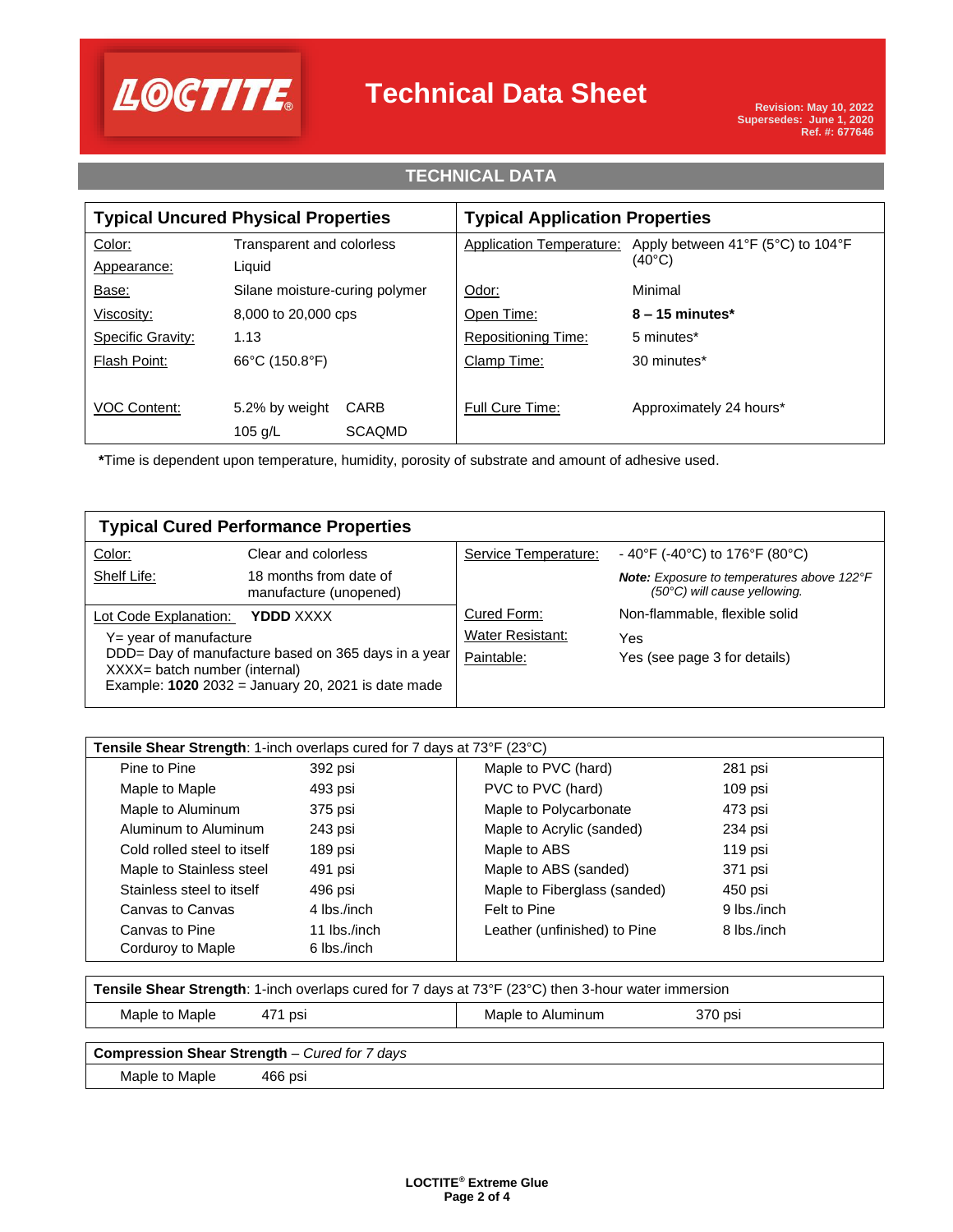

#### **DIRECTIONS**

#### **Tools Typically Required:**

Wear gloves and wash hands after use.

#### **Safety Precautions:**

Use in a well-ventilated area. Protect work area before and during use. Wear gloves (nitrile gloves recommended) and wash hands after use.

#### **Preparation:**

Protect work area. Surfaces to be glued must be sound, clean, dry (see Application below), and free of grease, dust, old adhesive residue, paint, and other contaminants such as plasticizers and mold release agents. Remove contaminants with alcohol or acetone (test surfaces for compatibility before using). For improved adhesion, lightly sand very smooth or glossy surfaces and clean thoroughly. Pre-fit all materials before applying adhesive. When bonding two non-porous surfaces, dampen surfaces lightly before applying adhesive. Mask off the adjacent areas with tape before gluing if necessary. To open, rotate cap counterclockwise.

#### **Application:**

Apply a thin layer of adhesive to one surface. Bond parts immediately after applying the adhesive and hold or clamp parts together (before skin formation) for at least 30 minutes. For best results allow 24 hours to fully cure before subjecting to stress. Unlike other adhesives, high pressure during curing is not necessary. Very porous materials will require a thicker layer of adhesive, and application to both surfaces may be required.

LOCTITE Extreme Glue cures by absorbing moisture into the bond line from the ambient air (air humidity or water vapor) or from the substrate. If both surfaces to be joined are non-porous (i.e., metal to metal or plastic to plastic) then they can only be glued by pre-wetting both surfaces with a damp cloth before applying the adhesive. Avoid wetness, pooling water or water drop formation. For large surface areas make sure the moisture film does not dry off before applying the adhesive. Absorbent surfaces are normally water-permeable and do not require pre-wetting; however, the curing process can be considerably accelerated for both absorbent and non-absorbent substrates if the surfaces are pre-wetted by wiping the areas to be glued with a damp cloth before applying the adhesive. The adhesive can be applied to damp surfaces. The adhesive will reach its maximum strength after it has fully cured, and the substrates have fully dried.

Once fully cured the adhesive can be painted with water-based acrylic paint, polyurethane-based varnishes, and alkyd resin varnishes. When using alkyd resin paints, drying may be delayed. LOCTITE Extreme Glue is not compatible with one component polyurethane paints.

#### **Mirror bonding:**

Be very careful not to scratch or damage the back coating of the mirror. Protect surrounding areas and floors from drips, squeeze outs, etc. Apply the adhesive to the back of the mirror, or substrate, using vertical beads only, approximately 1/8 inch (3mm) wide and approximately 1–2 inches (2.5–5 cm) apart. Place adhesive approximately 1–2 inches (2.5–5 cm) from edges to prevent squeeze out. Within 5-8 minutes press firmly against wall and tape in place until cured. Support the bottom of the mirror to prevent slippage until adhesive cures. For mirrors larger than 0.09 m<sup>2</sup> (1 ft<sup>2</sup>), a permanent support system must be used with this product. Place mirror into support channels or hangers and press in place within 5-8 minutes of applying glue. Tape or brace the top of the mirror until the adhesive has set at least 48 hours. For non-porous surfaces, longer curing time will be required. Do not try to reposition the mirror once in place. If sealing edges, wait a minimum of 7 days to apply sealant. Cure time will depend on temperature, humidity, type of substrate, and amount of air that can reach the adhesive.

#### **Clean-up:**

Clean tools and adhesive residue immediately after use with alcohol, acetone, or cleaner's naphtha. Follow manufacturer's precautions for use and hazards. Cured sealant may be carefully cut away with a sharp-edged tool. Cured adhesive cannot be removed from clothing and is not soluble in any solvent.

#### **STORAGE & DISPOSAL**

Store above freezing in a cool and dry place. Avoid direct sunlight. Close the tube tightly immediately after each use. Exposure to high humidity during storage will reduce shelf life. Exposure to high temperatures during storage (> 122°F, 50°C) will cause the product to yellow in the bottle.

To dispose of unwanted product, squeeze out remaining material, allow to dry and discard with domestic waste. Dispose of nonhardened product residues according to applicable local regulations. Large product amounts must be disposed of separately. Empty packaging can be recycled.